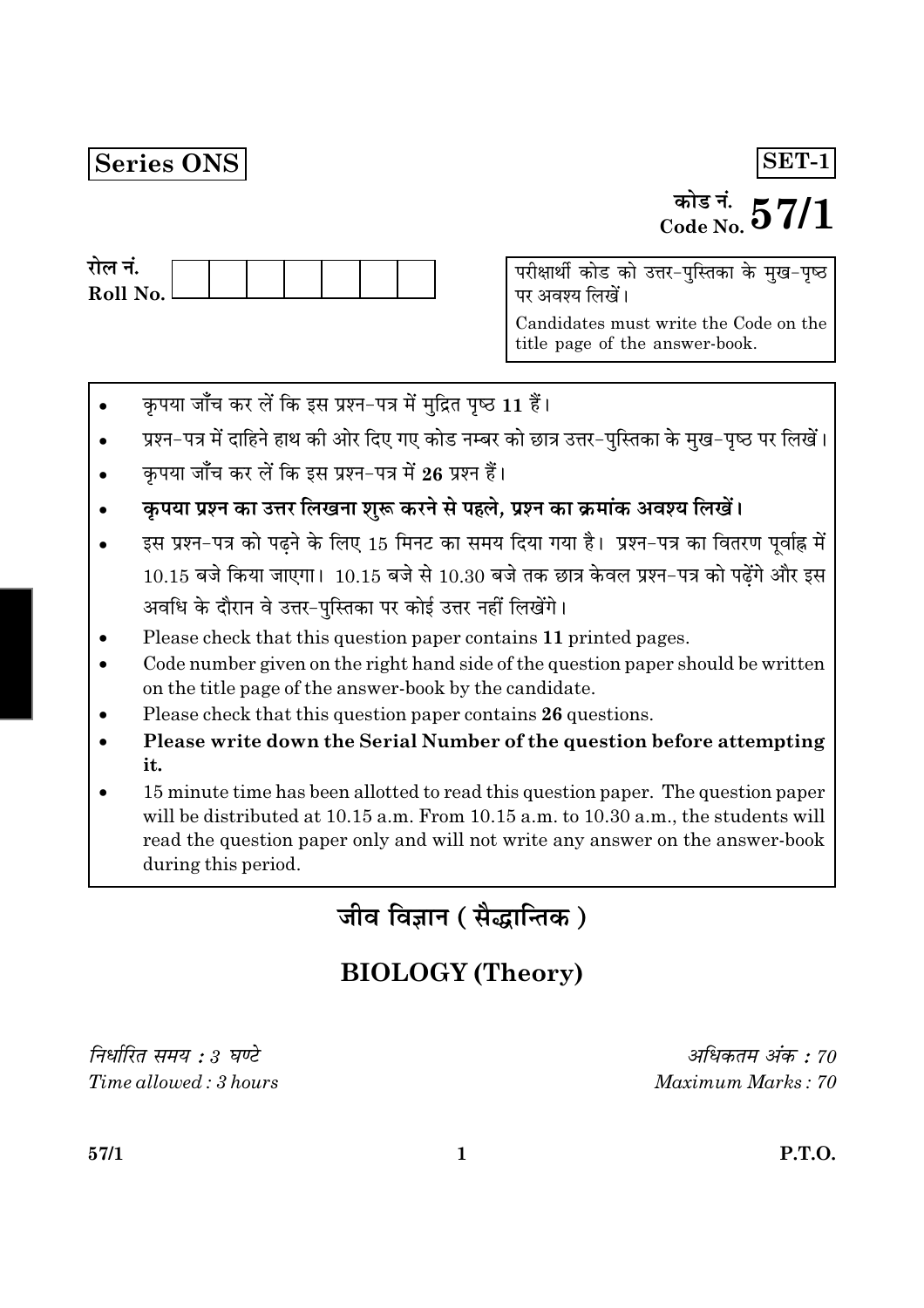#### सामान्य निर्देश :

- प्रश्न-पत्र में पाँच खण्डों में 26 प्रश्न दिए गए हैं। सभी प्रश्न अनिवार्य हैं।  $(i)$
- खण्ड A में प्रश्न संख्या 1 से 5 अति लघू-उत्तरीय प्रश्न हैं, प्रत्येक प्रश्न 1 अंक का है।  $(ii)$
- (iii) खण्ड B में प्रश्न संख्या 6 से 10 लघु-उत्तरीय प्रश्न प्रकार I के हैं, प्रत्येक प्रश्न 2 अंकों का है।
- (iv) खण्ड  $C$  में प्रश्न संख्या 11 से 22 लघ-उत्तरीय प्रश्न प्रकार II के हैं, प्रत्येक प्रश्न 3 अंकों का है।
- खण्ड D में प्रश्न संख्या 23 मूल्य आधारित प्रश्न 4 अंकों का है।  $(v)$
- (vi) खण्ड F, में प्रश्न संख्या 24 से 26 दीर्घ-उत्तरीय प्रश्न हैं, प्रत्येक प्रश्न 5 अंकों का है।
- (vii) प्रश्न-पत्र में समग्र पर कोई विकल्प नहीं है. फिर भी 2 अंकों वाले एक प्रश्न में, 3 अंकों वाले एक प्रश्न में और 5 अंकों वाले सभी तीनों प्रश्नों में भीतरी चयन-विकल्प दिए गए हैं। प्रत्येक परीक्षार्थी को ऐसे प्रश्नों के दो विकल्पों में से कोई एक प्रश्न हल करना है।

#### **General Instructions:**

- $(i)$ There are a total of  $26$  questions and five sections in the question paper. All questions are compulsory.
- $(ii)$ Section A contains questions number 1 to 5, very short-answer type questions of  $1$  mark each.
- (iii) Section **B** contains questions number 6 to 10, short-answer type I questions of 2 marks each.
- (iv) Section C contains questions number 11 to 22, short-answer type II questions of 3 marks each.
- $(v)$ Section **D** contains question number 23, value based question of 4 marks.
- (vi) Section  $E$  contains questions number 24 to 26, long-answer type questions of 5 marks each.
- (*vii*) There is no overall choice in the question paper, however, an internal choice is provided in one question of 2 marks, one question of 3 marks and all the three questions of 5 marks. In these questions, an examinee is to attempt any one of the two given alternatives.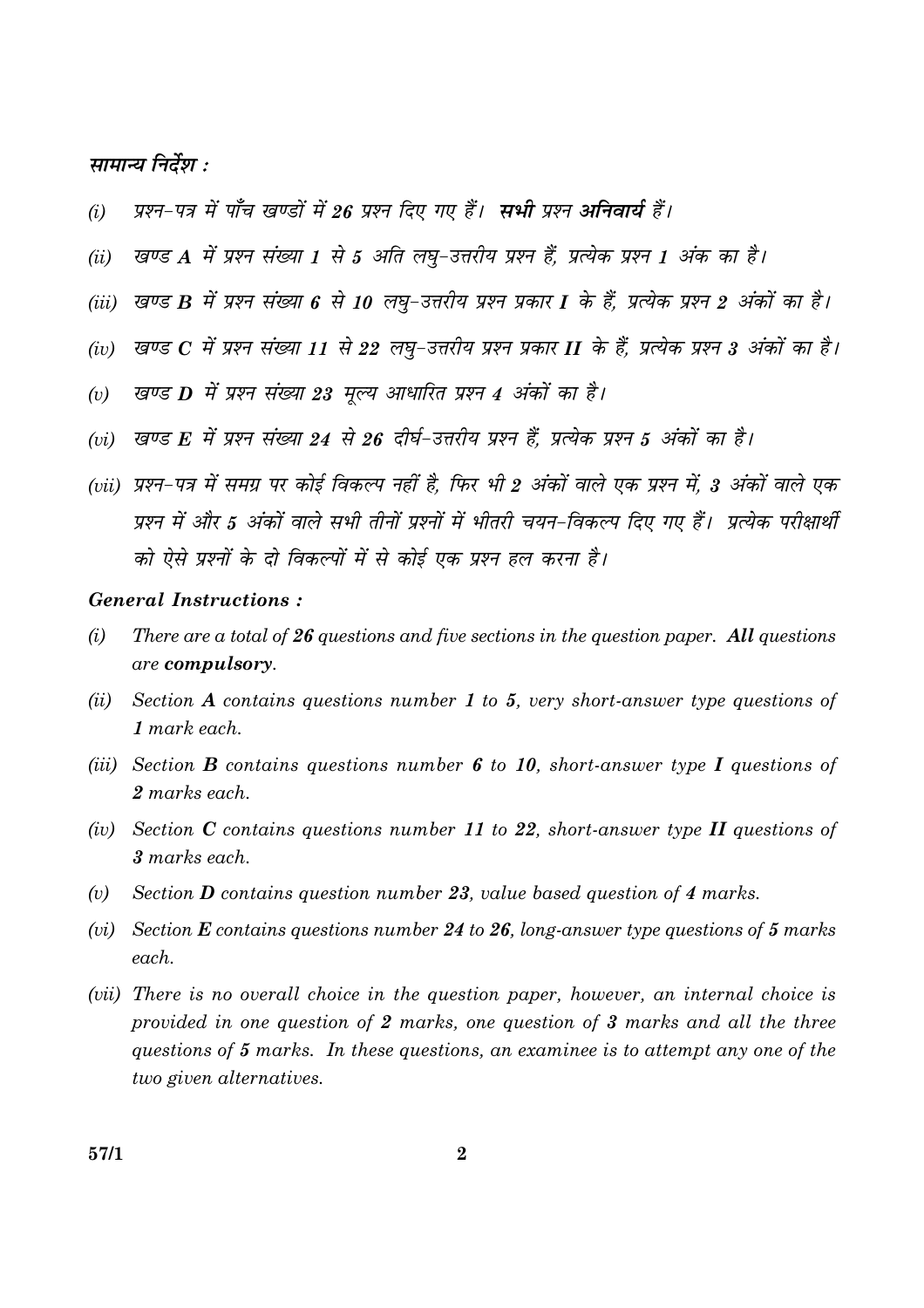#### खण्ड -  $A$

#### **SECTION - A**

नर मधुमक्खी में 16 गुणसूत्र होते हैं जबकि उसकी मादा में 32 गुणसूत्र होते हैं। एक कारण  $\mathbf{1}$  $1.$ बताइए।

A male honeybee has 16 chromosomes whereas its female has 32 chromosomes. Give one reason.

- MOET में 'आनवंशिक माँ' की भमिका की चर्चा कीजिए।  $\mathbf{1}$  $2.$ Mention the role of 'genetic mother' in MOET.
- "जैव चोरी" क्या होती है?  $\mathbf{1}$  $\overline{3}$ . What is biopiracy?
- मोटर गाडियों के ईंधन में डीज़ल के स्थान पर CNG को वरीयता दिए जाने के दो लाभ  $\mathbf{1}$  $\overline{4}$ . बताइए।

Mention two advantages for preferring CNG over diesel as an automobile fuel.

*होमो हैबिलिस* और *होमो इरेक्टस* की आहार-प्रवृत्तियों में संभावी अंतर बताइए।  $\mathbf{1}$  $5.$ Write the probable differences in eating habits of *Homo habilis* and *Homo* erectus.

## खण्ड -  $B$ **SECTION - B**

आपके रसोई-उद्यान में मटर के एक एकल पौधे में जीवनक्षम बीजों की फ़लियाँ उगती हैं, किंत  $\bf{2}$  $6.$ पपीते के एकल पौधे में ऐसा नहीं होता। व्याख्या कीजिए। A single pea plant in your kitchen garden produces pods with viable seeds, but the individual papaya plant does not. Explain.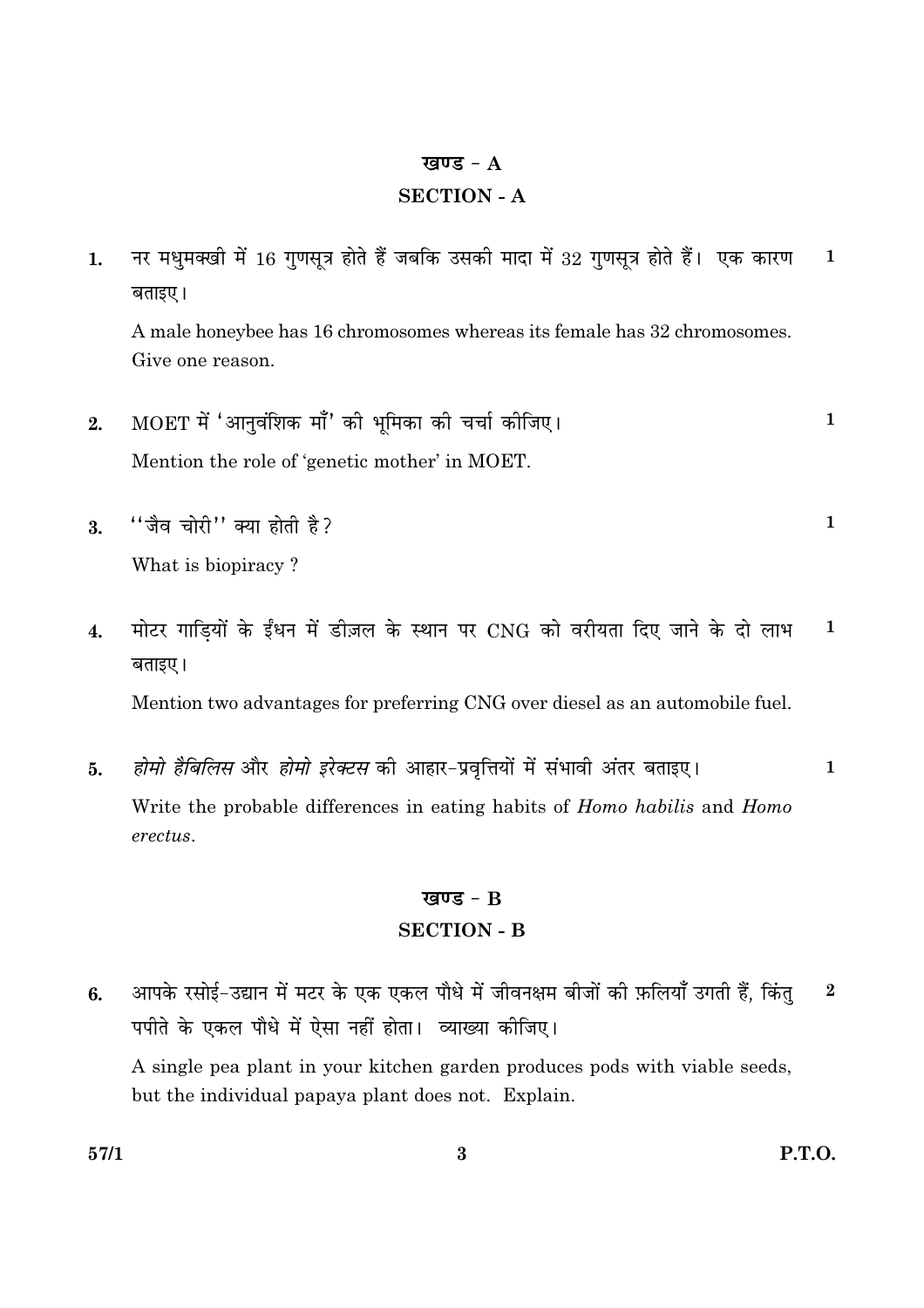- नीचे आनुवंशिक कोडों के लक्षण दिए गए हैं। इनमें से प्रत्येक किसका संकेत देता है? 7. रोध कोडोन, असंदिग्ध कोडोन, अपह्लसित कोडोन, सार्वभौमिक कोडोन। Following are the features of genetic codes. What does each one indicate? Stop codon; Unambiguous codon; Degenerate codon; Universal codon.
- पारम्परिक पादप-प्रजनन प्रौद्योगिकी द्वारा रोग-प्रतिरोधी पौधे को उत्पाद करने के चार महत्वपूर्ण 8.  $\overline{2}$ चरणों का सुझाव दीजिए।

Suggest four important steps to produce a disease resistant plant through conventional plant breeding technology.

बैक्यलोवायरस के जीनस का नाम बताइए। इन्हें उत्तम जैवनियंत्रक कारक क्यों माना जाता है?  $\bf 2$ 9.

Name a genus of baculovirus. Why are they considered good biocontrol agents?

10. समतापमंडल में CFC's और ओजोन के बीच परस्पर संबंध की व्याख्या कीजिए।  $\bf{2}$ 

#### अथवा

पवित्र उपवन अत्यधिक रक्षित क्यों होते हैं?

Explain the relationship between CFC's and Ozone in the stratosphere.

#### **OR**

Why are sacred groves highly protected?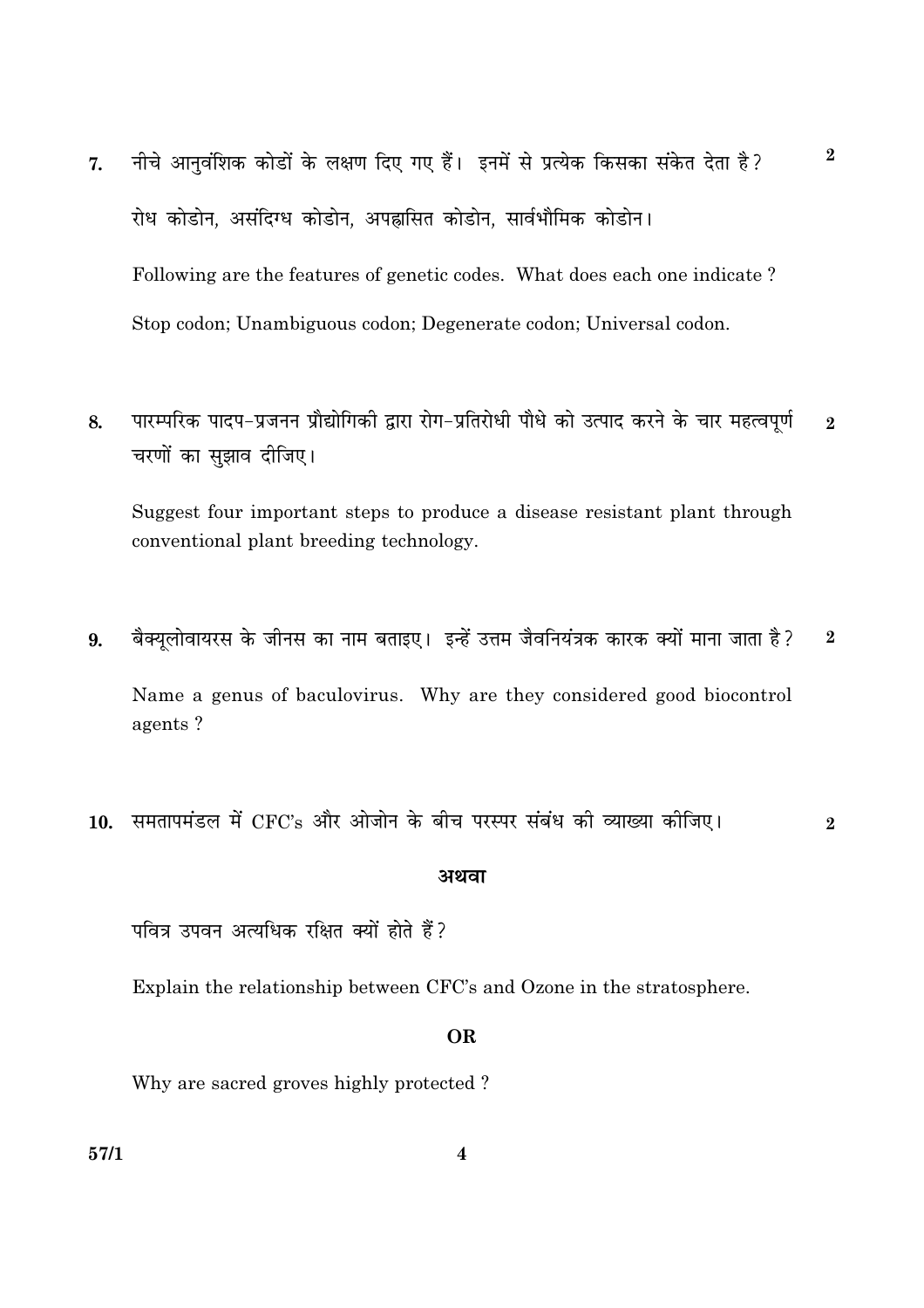#### खण्ड -  $C$

#### **SECTION - C**

- उस कार्बनिक पदार्थ का नाम बताइए जो पराग-कण के बाह्यचोल का निर्माण करता है।  $(a)$  $\mathbf{R}$  $11.$ यह पदार्थ पराग-कण के लिए किस प्रकार उपयोगी है?
	- (b) हालांकि यह देखा जाता है कि यह पदार्थ पराग-कण के चारों तरफ़ एक सतत परत नहीं बनाता। कारण बताइए।
	- 'पराग बैंक' किस प्रकार उपयोगी होती हैं?  $\left( \mathrm{c}\right)$

#### अथवा

- उन समस्याओं की चर्चा कोजिए जिनका समाधान जनन एवं शिश्-स्वास्थ्य कल्याण कार्यक्रम  $(a)$ के द्वारा किया जाता है।
- उल्वबेधन क्या होता है? इस पर वैधानिक प्रतिबंध क्यों लगाया गया है?  $(b)$
- $(a)$ Name the organic material exine of the pollen grain is made up of. How is this material advantageous to pollen grain?
- Still it is observed that it does not form a continuous layer around the (b) pollen grain. Give reason.
- $\left( \mathrm{c}\right)$ How are 'pollen banks' useful?

#### OR.

- (a) Mention the problems that are taken care of by Reproduction and Child Health Care programme.
- (b) What is amniocentesis and why there is a statutory ban on it?
- परीक्षार्थ क्रॉस क्या होता है ? इससे पौधे की विषमयुग्मजता का पता निश्चय रूप से किस प्रकार  $12.$  $\overline{3}$ लगाया जा सकता है?

What is a test cross? How can it decipher the heterozygosity of a plant?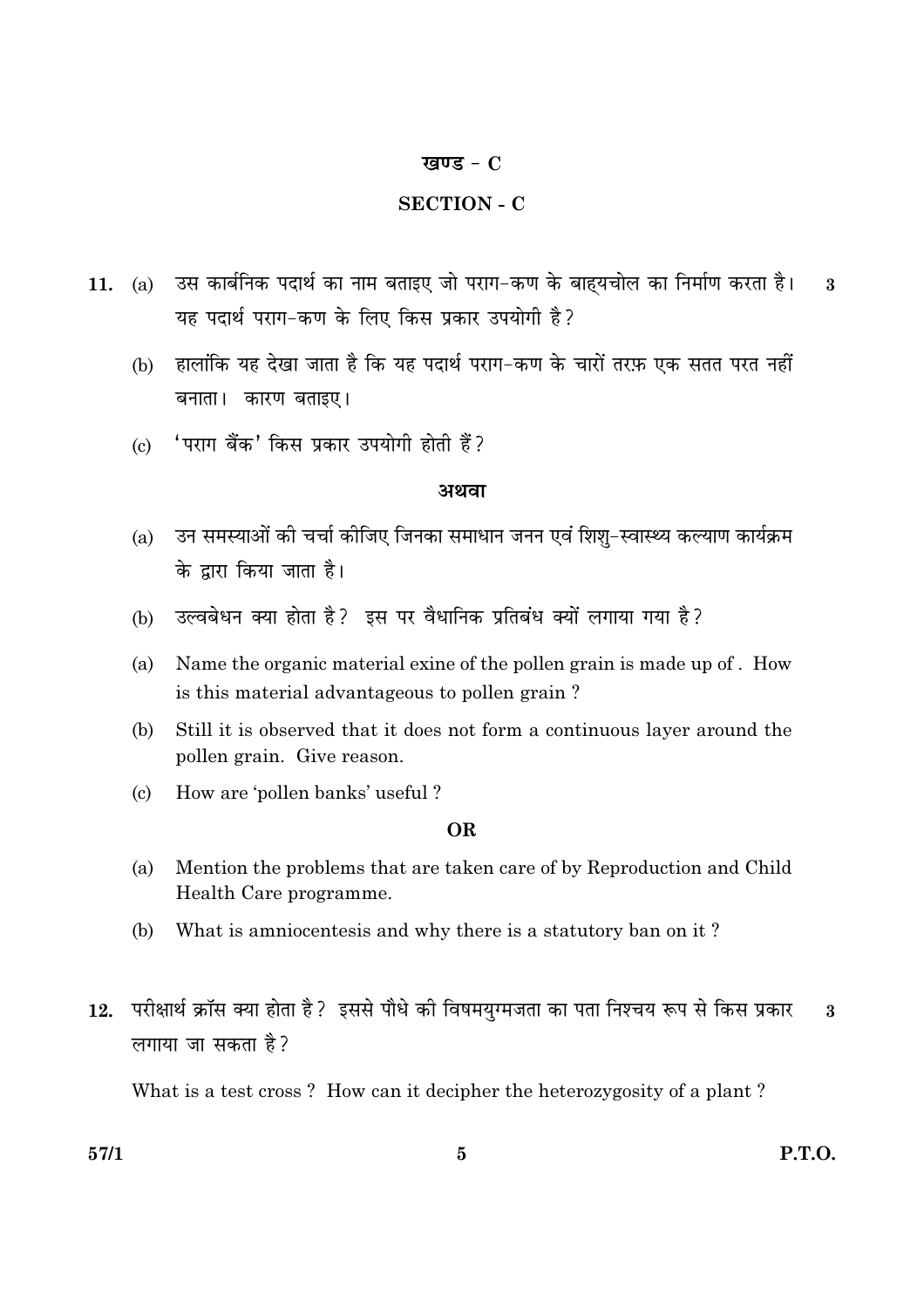- मानव जीनोम परियोजना (HGP) में इस्तेमाल किए जाने वाले 'YAC' और 'BAC' में 13. (a) 'Y' और 'B' किसके लिए प्रयुक्त होते हैं ? परियोजना में उनकी भूमिका बताइए।
	- सकल मानव जीनोम की प्रतिशतता लिखिए जो प्रोटीनों का कुटलेखन (कोडन) करती  $(b)$ है और खोजे गए उन जीनों की प्रतिशतता भी बताइए। जिनके कार्य भी विदित हैं, जैसे कि HGP के दौरान देखे गए।
	- HGP में वैज्ञानिकों द्वारा पहचाने गए 'SNP' का पूरा-पूरा नाम लिखिए।  $\left( \mathrm{e}\right)$
	- What do 'Y' and 'B' stand for in 'YAC' and 'BAC' used in Human Genome  $(a)$ Project (HGP). Mention their role in the project.
	- (b) Write the percentage of the total human genome that codes for proteins and the percentage of discovered genes whose functions are known as observed during HGP.
	- Expand 'SNPs' identified by scientists in HGP.  $\left( \mathrm{c} \right)$
- समजातता और समवृत्तिता में अंतर बताइए। दोनों का एक-एक उदाहरण दीजिए।  $14.$

Differentiate between homology and analogy. Give one example of each.

- यह सामान्य रूप से देखा जाता है कि जिन बच्चों को उनके बचपन में छोटी माता का  $(a)$ 15.  $\mathbf{R}$ संक्रमण हो जाता है, हो सकता है कि उनकी वयस्कावस्था में यह रोग नहीं हो। किसी व्यक्ति में ऐसी प्रतिरक्षा के आधार का कारण बताते हुए व्याख्या कोजिए। इस प्रकार के प्रतिरक्षा का नाम बताइए।
	- इंटरफ़ेरॉन क्या होते हैं? उनकी भूमिका बताइए।  $(b)$
	- $(a)$ It is generally observed that the children who had suffered from chicken - pox in their childhood may not contract the same disease in their adulthood. Explain giving reasons the basis of such an immunity in an individual. Name this kind of immunity.
	- $(b)$ What are interferons? Mention their role.

 $\bf{3}$ 

 $\bf{3}$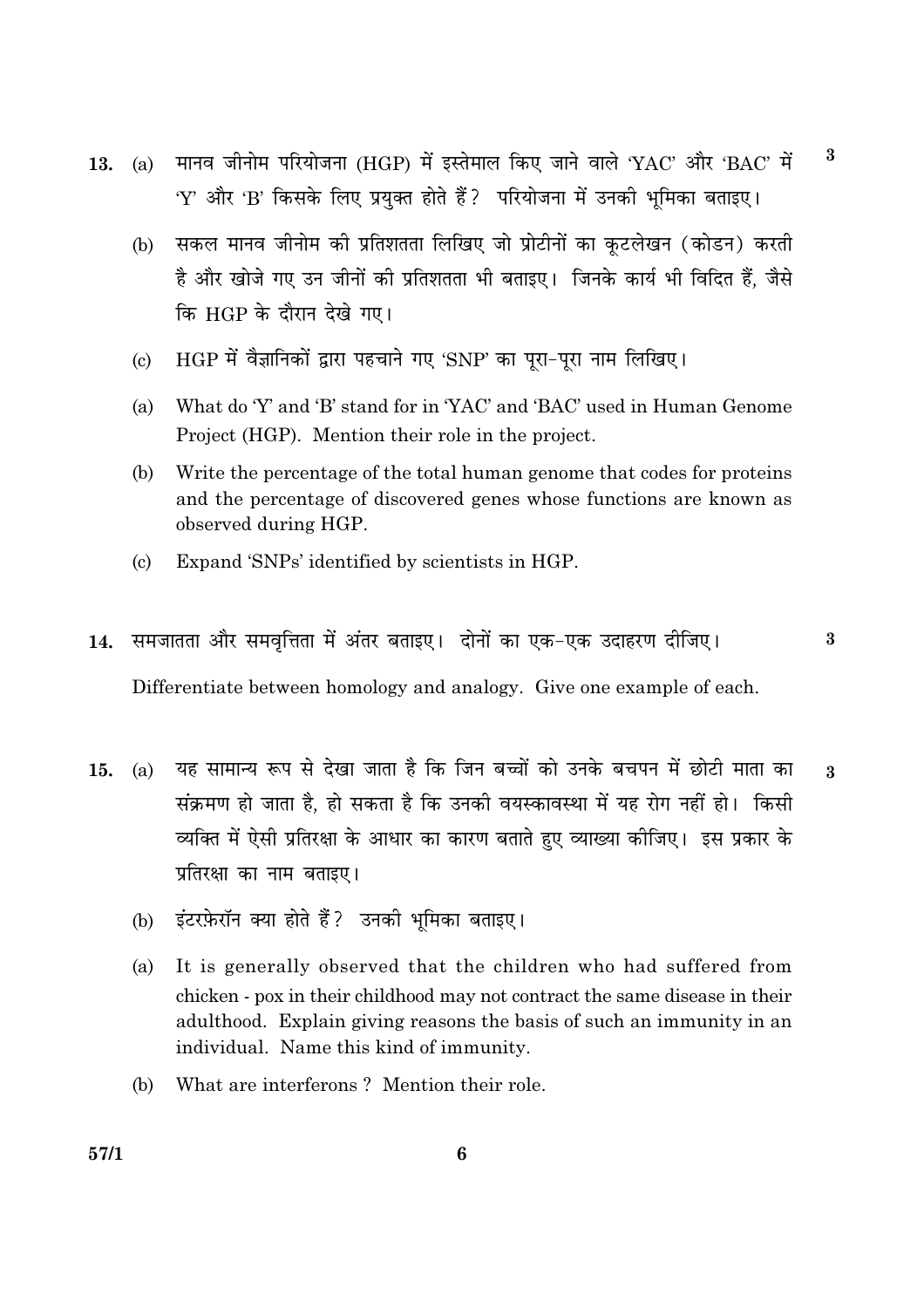- उन परम्परागत प्रजनन तकनीकों की दो सीमाएँ बताइए जो सुक्ष्म प्रवर्धन को बढावा देती  $\bf{3}$ 16. (a) हैं।
	- सक्ष्म प्रवर्धन के दो लाभ बताइए।  $(b)$
	- दो उदाहरण दीजिए जहाँ इस विधि को व्यापारिक स्तर पर अपनाया जाता है।  $\epsilon$
	- $(a)$ Write the two limitations of traditional breeding technique that led to promotion of micro propagation.
	- $(b)$ Mention two advantages of micro propagation.
	- $(c)$ Give two examples where it is commercially adopted.
- जैव किसान पीडकों का नियंत्रण किस प्रकार करते हैं? दो उदाहरण दीजिए। 17.  $(a)$ 
	- परंपरागत पीडक-नियंत्रण विधियों और उपरोक्त किसानों के उपागम में अंतर बताइए।  $(b)$
	- $(a)$ How do organic farmers control pests? Give two examples.
	- (b) State the difference in their approach from that of conventional pest control methods.
- क्लोनिंग वेक्टर (संवाहक) pBR322 में वरण योग्य चिहनक का नाम बताइए। इनकी 18.  $(a)$ 3 भुमिका की भी चर्चा कीजिए।
	- ऊपर बताए गए चिहनकों की तुलना में एंजाइम β गैलैक्टोसाइडेज के कोडिंग अनुक्रम का  $(b)$ एक वरण योग्य चिहनक माना जाता है, क्यों ?
	- Name the selectable markers in the cloning vector pBR322? Mention  $(a)$ the role they play.
	- (b) Why is the coding sequence of an enzyme  $\beta$ -galactosidase a preferred selectable marker in comparison to the ones named above?
- जैवप्रौद्योगिकी के प्रयोगों में कोशिका को ''सक्षम'' बनाया जाता है। ऐसा करने में 3 19.  $(a)$ कैल्सियम आयन किस प्रकार सहायता करता है?
	- जैवप्रौद्योगिकी प्रयोगों में "जैवप्राक्षेपिक (जीन) गन" की भूमिका बताइए।  $(b)$
	- Why must a cell be made 'competent' in biotechnology experiments ? How (a) does calcium ion help in doing so?
	- (b) State the role of 'biolistic gun' in biotechnology experiments.

**P.T.O.** 

 $\bf{3}$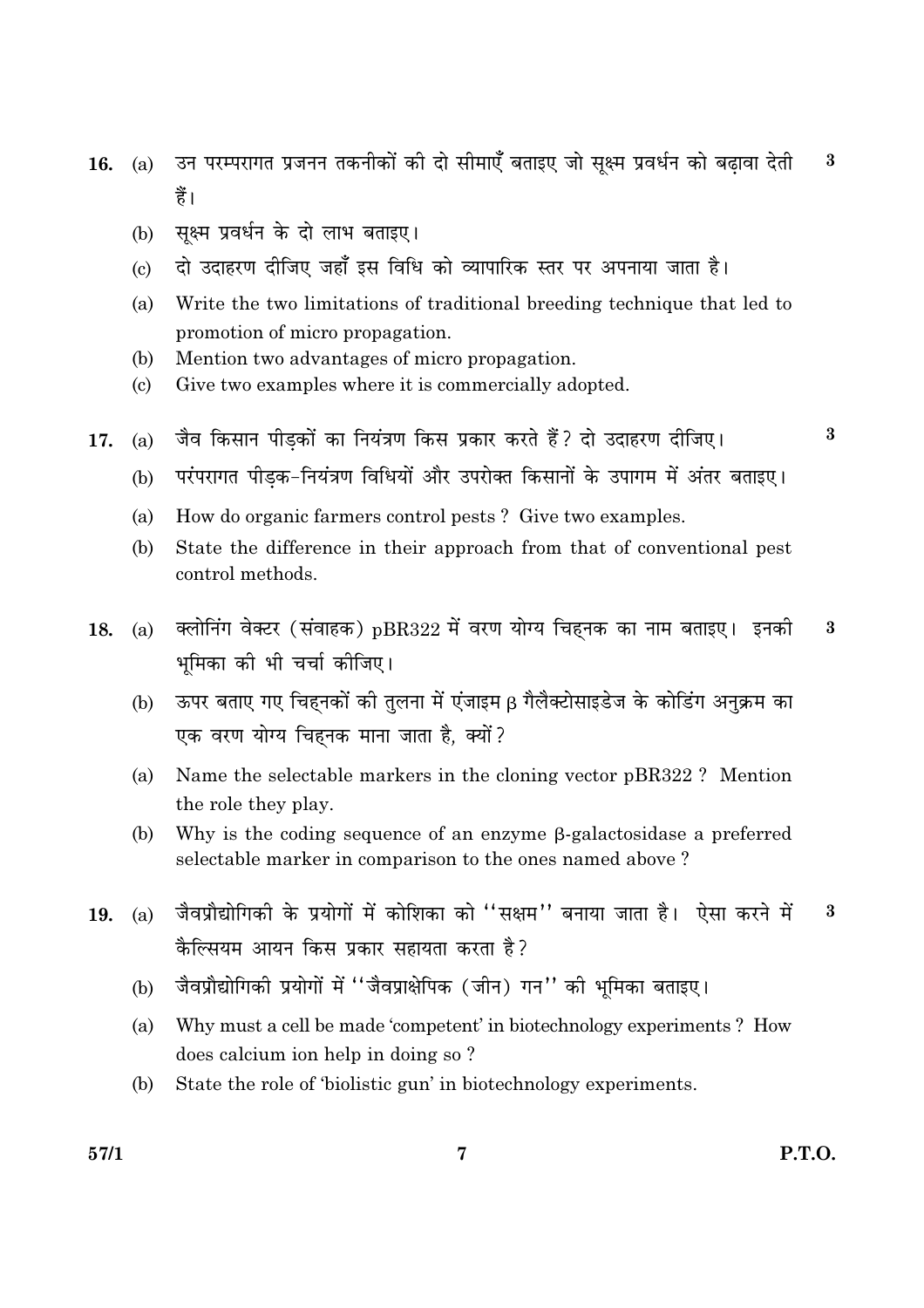- 20. ऐडेनोजीन डिऐमीनेज़ न्यनता के उपचार में एंजाइम-प्रतिस्थापन चिकित्सा की व्याख्या कीजिए।  $\bf{3}$ इस विधि के दो नुकसान बताइए। Explain enzyme-replacement therapy to treat adenosine deaminase deficiency. Mention two disadvantages of this procedure.
- 21. मिक्सोराइजा में पाए जाने वाले तथा पश ईग्रेट और पश के बीच पाए जाने वाली पारस्परिक  $\bf{3}$ क्रिया का नाम बताइए तथा इस प्रकार के संबंध की व्याख्या भी कीजिए। Name and explain the type of interaction that exists in mycorrhizae and between cattle egret and cattle.
- प्राथमिक और द्वितीयक अनुक्रम में अंतर बताइए। दोनों का एक-एक उदाहरण भी दीजिए। 22.  $\bf{3}$ Differentiate between primary and secondary succession. Provide one example of each.

### खण्ड -  $\bf{D}$ **SECTION - D**

- 23. दुनिया भर में ऐसे अनेक विवाहित दंपति हैं जो नि:संतान हैं। यह जानकर दु:ख होता है कि  $\boldsymbol{4}$ भारतवर्ष में दंपति के नि:संतान होने के लिए स्त्री को ही दोषी ठहराया जाता है।
	- भारतवर्ष में इन परिस्थितियों में प्राय: स्त्री को ही दोषी क्यों माना जाता है? अपना मत  $(a)$ प्रस्तत कीजिए। ऐसे कोई दो मल्य बताइए जो एक जीव विज्ञान छात्र होने के नाते आप इस सामाजिक बुराई को दूर करने के लिए प्रोत्साहित करेंगे।
	- अनुर्वरता के लिए उत्तरदायी कोई दो कारण बताइए।  $(b)$
	- उन परिस्थितियों में जहाँ परुष दोषी है. एक तकनीक का सझाव दीजिए जिससे दंपति को  $\left( \mathrm{e}\right)$ संतति पाप्त करने में सहायता मिल सके।

A large number of married couples the world over are childless. It is shocking to know that in India the female partner is often blamed for the couple being childless.

- $(a)$ Why in your opinion the female partner is often blamed for such situations in India? Mention any two values that you as a biology student can promote to check this social evil.
- $(b)$ State any two reasons responsible for the cause of infertility.
- Suggest a technique that can help the couple to have a child where the  $(c)$ problem is with the male partner.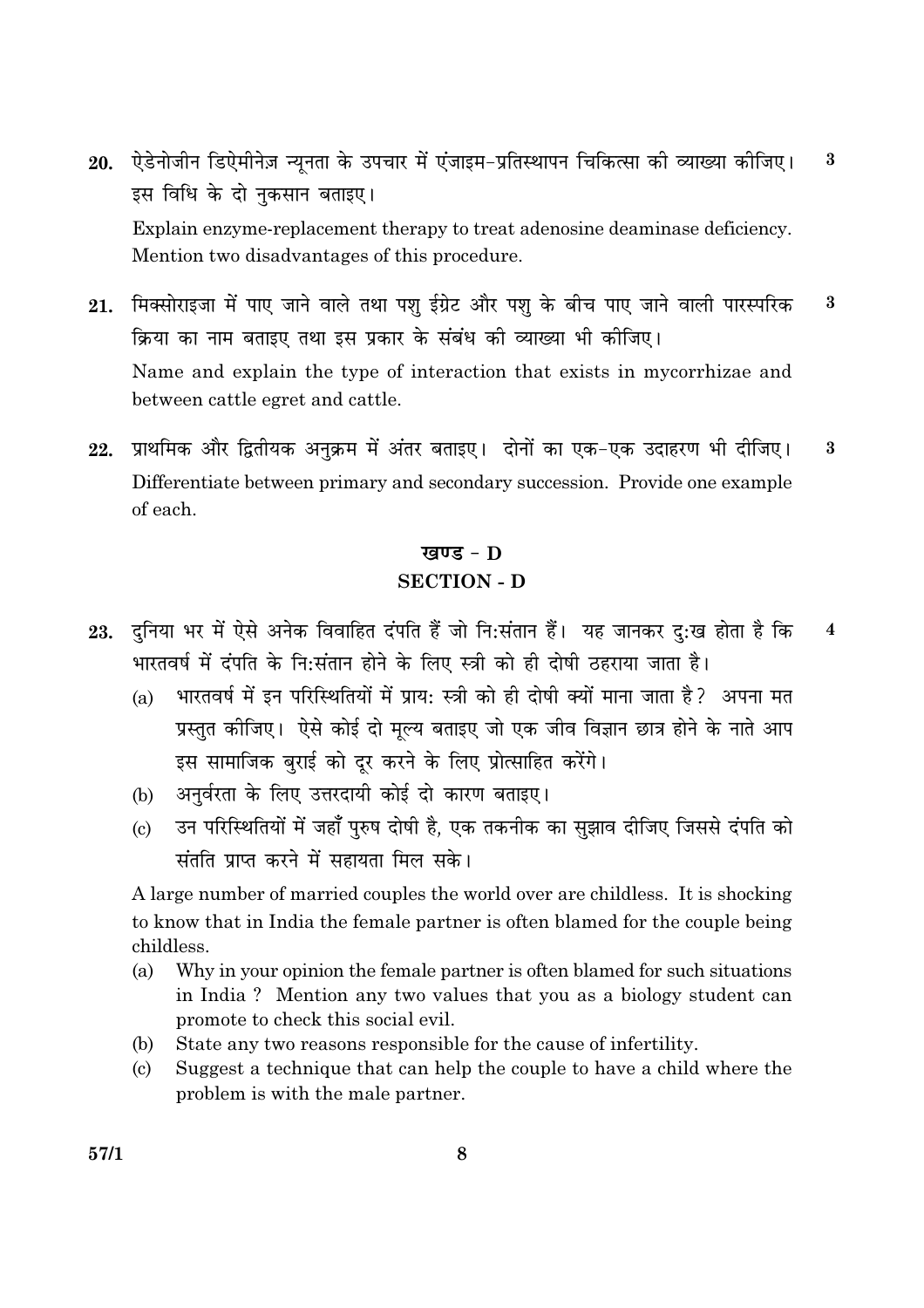#### खण्ड -  $E$

#### **SECTION - E**

- (a) स्त्री में आर्तव प्रावस्था की व्याख्या कीजिए। इस प्रावस्था के दौरान अंडाशयी और 24.  $\overline{5}$ पिट्यिटरी हार्मोनों के स्तरों की चर्चा कीजिए।
	- आर्तव-चक्र की पुटकीय प्रावस्था को प्रचुरोद्भवनी प्रावस्था भी क्यों कहते हैं? व्याख्या  $(b)$ कोजिए।
	- अंडोत्सर्ग के समय और उसके बाद ग्राफ़ी पटक में होने वाली घटनाओं की व्याख्या  $\left( \mathrm{c}\right)$ कोजिए।
	- ग्राफ़ी पुटक का आरेख बनाइए तथा उसमें गहवर (antrum) तथा द्वितीयक अंडक का  $(d)$ नामांकन कोजिए।

#### अथवा

- जीव विज्ञान के एक वरिष्ठ विद्यार्थी होने के नाते आपको कहा गया है कि आप अपने  $(a)$ स्कुल के सेकेन्डरी स्तर के छात्रों को उन क्रियाविधियों का निदर्शन करें जिनसे उन्हें एक उभयलिंगी फूल में पर-परागण स्पष्टत: समझ में आ जाए। आपके द्वारा सुझाए गए विभिन्न चरणों की सूची बनाइए तथा उनमें से प्रत्येक चरण के लिए कारण भी बताइए।
- एक आवृत्तबीजी पौधे के गुरू बीजाणु धानी की काट का आरेख बनाइए, तथा उसमें  $(b)$ फ्यूनिकुलस, सूक्ष्मद्वार, भ्रूणकोष और गुरूबीजाणु द्वितीयक (न्यूसेलस) का नामांकन कीजिए।
- $(a)$ Explain the menstrual phase in a human female. State the levels of ovarian and pituitary hormones during this phase.
- Why is follicular phase in the menstrual cycle also referred as proliferative (b) phase? Explain.
- Explain the events that occur in a graafian follicle at the time of ovulation  $(c)$ and thereafter.
- $(d)$ Draw a graafian follicle and label antrum and secondary oocyte.

#### **OR**

- As a senior biology student you have been asked to demonstrate to the  $(a)$ students of secondary level in your school, the procedure(s) that shall ensure cross-pollination in a hermaphrodite flower. List the different steps that you would suggest and provide reasons for each one of them.
- (b) Draw a diagram of a section of a megasporangium of an angiosperm and label funiculus, micropyle, embryosac and nucellus.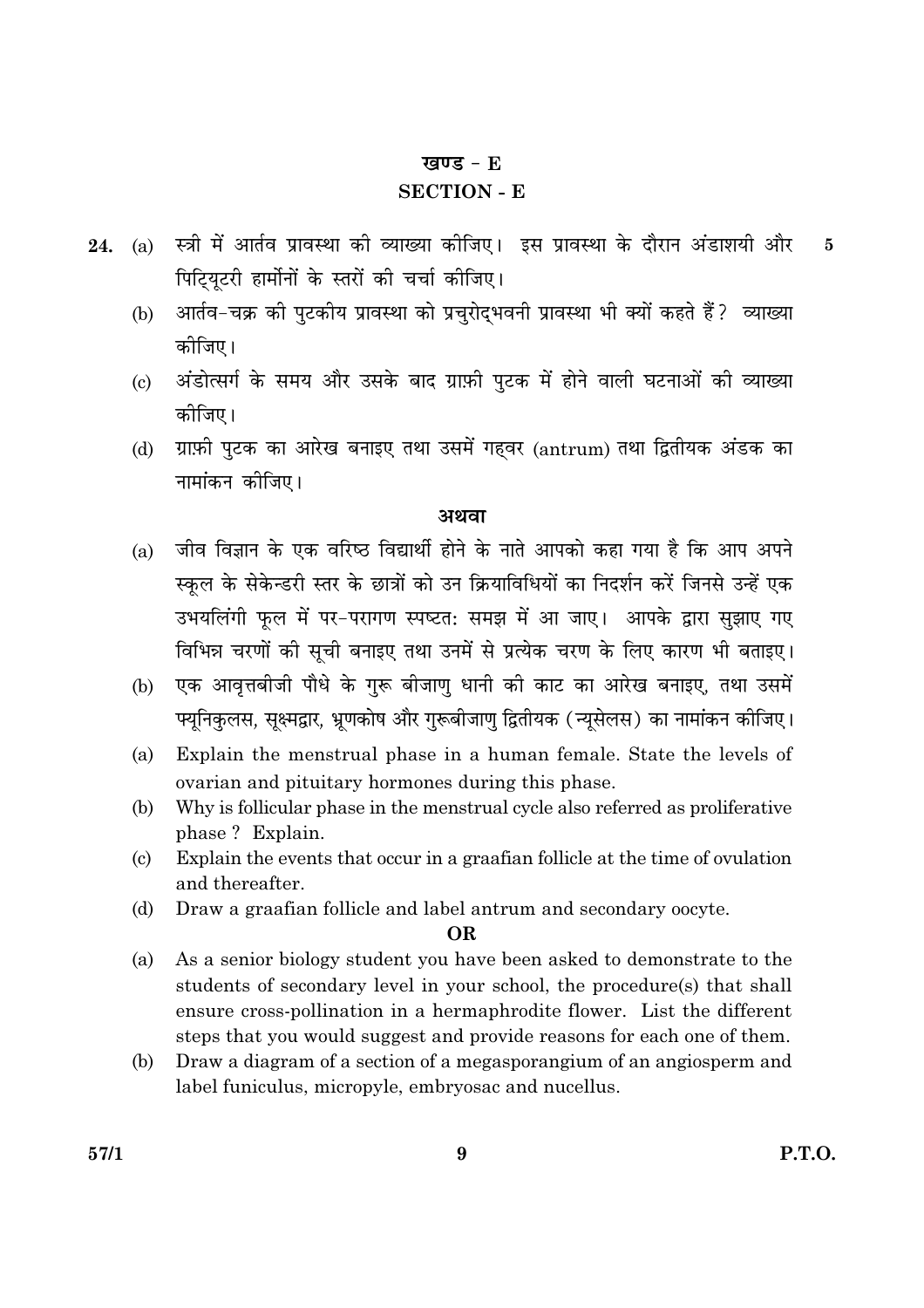25. सन् 1958 में  $E. Coli$  पर मेसेल्स एवं स्टाल द्वारा किए गए प्रयोग का वर्णन कीजिए। प्रयोग  $\bf{5}$ के बाद वे जिस निष्कर्ष पर पहुँचे उसे लिखिए।

#### अथवा

- बैक्टीरिया में होने वाली प्रतिकृतियन-प्रक्रिया का वर्णन कोजिए।  $(a)$
- (b) सुकेन्द्रकियों में क्रियात्मक mRNA बनने से पहले hnRNA को जिस प्रक्रिया से होकर गुज़रना पड़ता है उसे लिखिए।

Describe Meselson and Stahl's experiment that was carried in 1958 on E.Coli. Write the conclusion they arrived at after the experiment.

#### OR.

- $(a)$ Describe the process of transcription in bacteria.
- $(b)$ Explain the processing the hnRNA needs to undergo before becoming functional mRNA in eukaryotes.
- 26. (a) उन दो वृद्धि मॉडलों के नाम बताइए जो समष्टि वृद्धि का निरूपण करते हैं, तथा इन  $\bf{5}$ मॉडलों द्वारा क्रमश: निरूपित वृद्धि वक्रों का आरेख बनाइए।
	- (b) इन वक्रों की आकृति में आने वाले अंतर का आधार बताइए।
	- आज मानव जनसंख्या वृद्धि का निरूपण उपरोक्त दो वक्रों में से कौन-से वक्र द्वारा होता  $\left( \mathrm{c}\right)$ है? आप क्या सोचते हैं कि क्या यह वक्र लंबी अवधि तक बना रह सकता है? अपने उत्तर के समर्थन में कारण बताइए।

#### अथवा

- छोटे-से तालाब के उदाहरण की सहायता से व्याख्या कीजिए कि पारितंत्र के चार घटक  $(a)$ एक इकाई की भांति कैसे कार्य करते हैं?
- (b) तालाब में पायी जाने वाली खाद्य-शंखला की किस्म का नाम लिखिए।

10